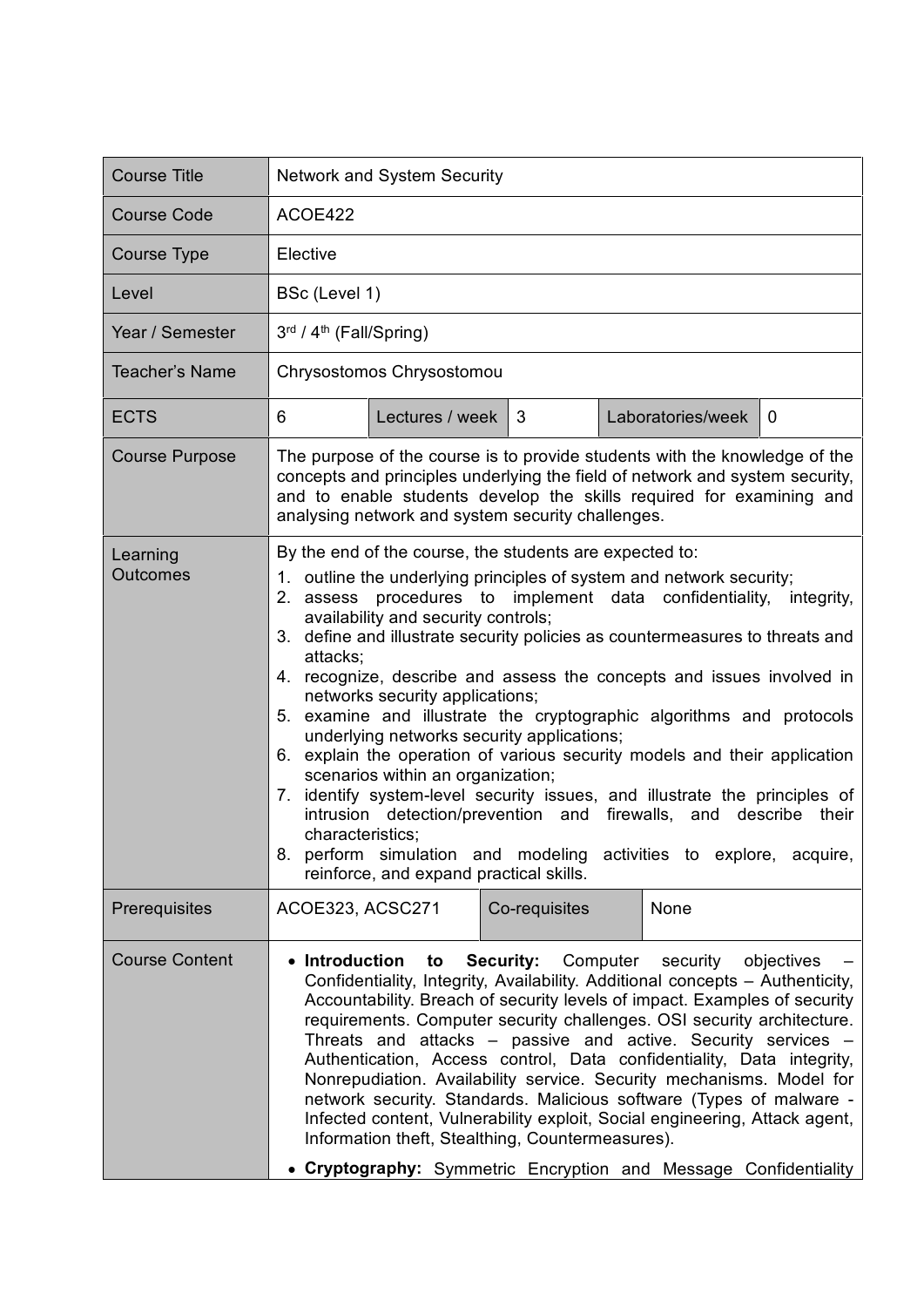|                         | (Symmetric encryption principles and algorithms, Cipher block modes<br>of operation, Key distribution). Public-Key Cryptography and Message<br>Authentication (Approaches to message authentication, Secure hash<br>functions and HMAC, Public-key cryptography principles<br>and<br>algorithms, Digital signatures, Certificates, Key management).                                                                                                                                                                                                                                                                                           |
|-------------------------|-----------------------------------------------------------------------------------------------------------------------------------------------------------------------------------------------------------------------------------------------------------------------------------------------------------------------------------------------------------------------------------------------------------------------------------------------------------------------------------------------------------------------------------------------------------------------------------------------------------------------------------------------|
|                         | • Networks<br><b>Security Applications:</b> Authentication<br>Applications<br>directory authentication service, Public<br>(Kerberos, X.509)<br>Key<br>Infrastructure). Web Security (Secure Sockets Layer (SSL), Transport<br>Layer Security (TLS), HTTP over SSL (HTTPS), Secure Shell (SSH)).<br>Electronic Mail Security (PGP, S/MIME). IP Security (IPsec architecture,<br>Authentication header protocol, Encapsulating security<br>payload<br>protocol, Combining security associations, Key management).                                                                                                                               |
|                         | • System Security: High Availability System (Elimination or reduction of<br>single-points of failure, System Resiliency, Fault Tolerance, Asset<br>Management - Risk Analysis, Defence in Depth). Intruders (Intrusion<br>Prevention, Intrusion Detection, Intrusion Response, Password<br>Management). Distributed Denial of Service Attacks. Sniffing. Spoofing.<br>Man-in-the-middle. Access Control Mechanisms. Firewalls (Firewall<br>design principles, Packet filtering firewall, Stateful inspection firewall,<br>Application Level Gateway, Circuit-level Gateway). Operating Systems<br>Security (UNIX Security, Windows Security). |
| Teaching<br>Methodology | Students are taught the course through lectures by means of computer<br>presentations. Lectures are supplemented with assignments aiming to help<br>students develop practical skills by illustrating the main concepts taught at<br>lectures. The familiarization of computer network simulators and/or packet<br>analysis software has been gained through the ACOE313 course.                                                                                                                                                                                                                                                              |
|                         | Lecture/Coursework notes and presentations are available for students to<br>use in combination with the textbooks and references, through the<br>university's e-learning platform.                                                                                                                                                                                                                                                                                                                                                                                                                                                            |
| <b>Bibliography</b>     | Textbooks:                                                                                                                                                                                                                                                                                                                                                                                                                                                                                                                                                                                                                                    |
|                         | W. Stallings, Network Security Essentials: Applications and<br>Standards, Pearson, 6th Ed., 2017                                                                                                                                                                                                                                                                                                                                                                                                                                                                                                                                              |
|                         | References:<br>• Charles P. Pfleeger, Shari Lawrence Pfleeger, and Jonathan Margulies,                                                                                                                                                                                                                                                                                                                                                                                                                                                                                                                                                        |
|                         | Security in Computing, Prentice Hall, 5th Ed., 2015                                                                                                                                                                                                                                                                                                                                                                                                                                                                                                                                                                                           |
|                         | Matt Bishop, Introduction to Computer Security, Addison-Wesley<br>Professional, 1 <sup>st</sup> Ed., 2005                                                                                                                                                                                                                                                                                                                                                                                                                                                                                                                                     |
|                         | • Cisco Cybersecurity Essentials course, Cisco Networking Academy                                                                                                                                                                                                                                                                                                                                                                                                                                                                                                                                                                             |
| Assessment              | The assessment of the course includes one written test, multiple-choice<br>quizzes and a final written exam with practical and theoretical questions.<br>Assignments consist of simulation and<br>modeling exercises<br>using<br>networking simulation tool and/or packet analysis software requiring<br>students to illustrate the main concepts taught at lectures.                                                                                                                                                                                                                                                                         |
|                         | The weights for each assessment component are:<br>Assignments: 15%                                                                                                                                                                                                                                                                                                                                                                                                                                                                                                                                                                            |
|                         | Quizzes:<br>10%<br>$\bullet$                                                                                                                                                                                                                                                                                                                                                                                                                                                                                                                                                                                                                  |